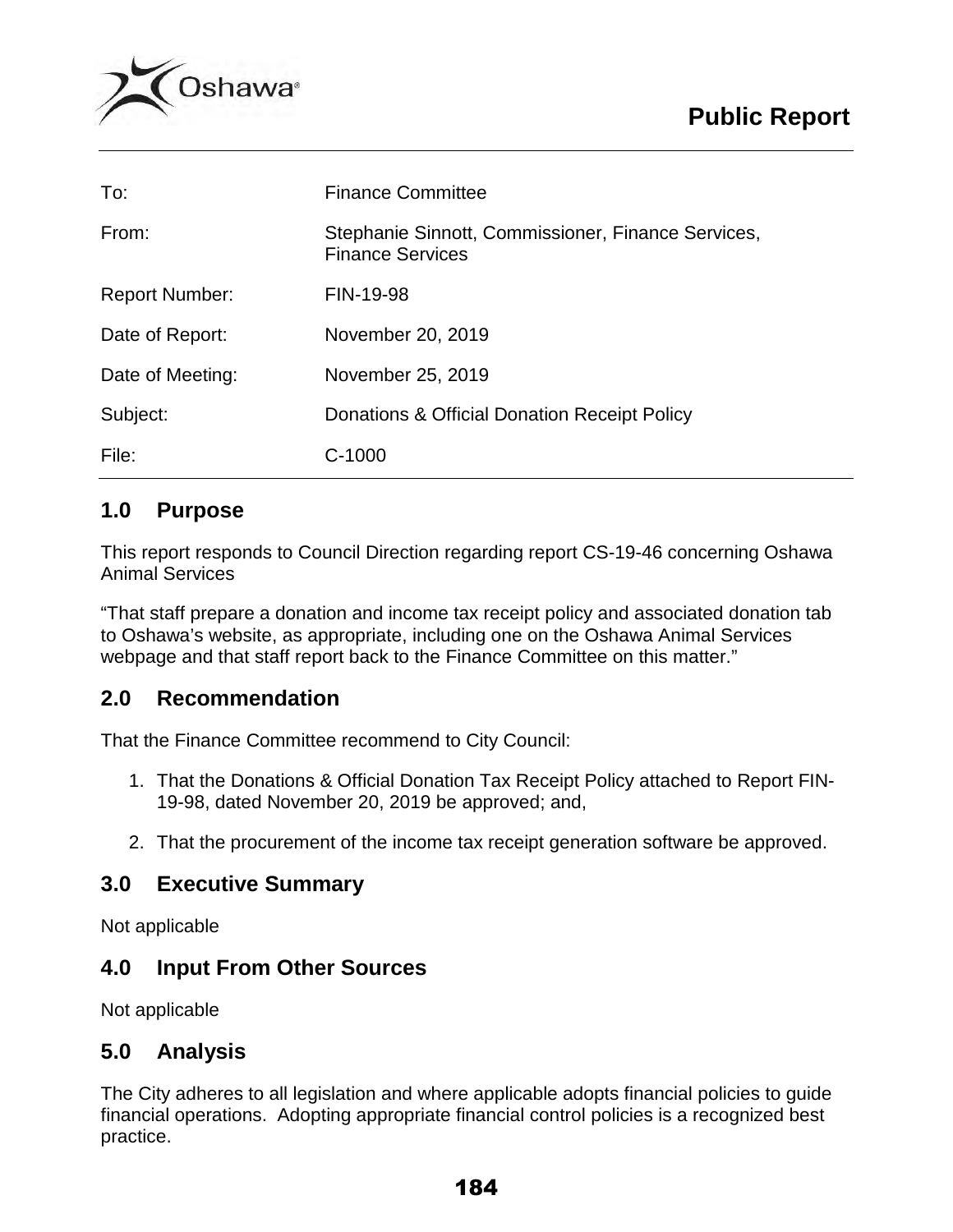The City recognized a need to create a donations and income tax receipt policy to ensure that there are clear expectations and alignment with the Canada Revenue Agency rules and regulations.

Attachment 1 to this report is the Donations & Official Donation Tax Receipt.

The City currently uses a software product called Form Builder. Donation receipts can be auto generated through enabling additional functionality in Form Builder at a cost of approximately \$2,500.

Following approval of the Donations & Official Donation Tax Receipt Policy, staff will proceed with the application of a donations tab on the City's website. It is anticipated that this will be available in early 2020.

# **6.0 Financial Implications**

There are no financial implications resulting from the approval of the Donations & Official Donation Tax Receipt Policy.

This cost to purchase the software enhancement to automate the issuance of tax receipts will be approximately \$2,500 and can be accommodated in the Finance Services budget.

# **7.0 Relationship to the Oshawa Strategic Plan**

This report supports the Oshawa Strategic Plan goals of Financial Stewardship and Accountable Leadership by ensuring respect, responsiveness and transparency.

SSM

Stephanie Sinnott, Commissioner, Finance Services, Finance Services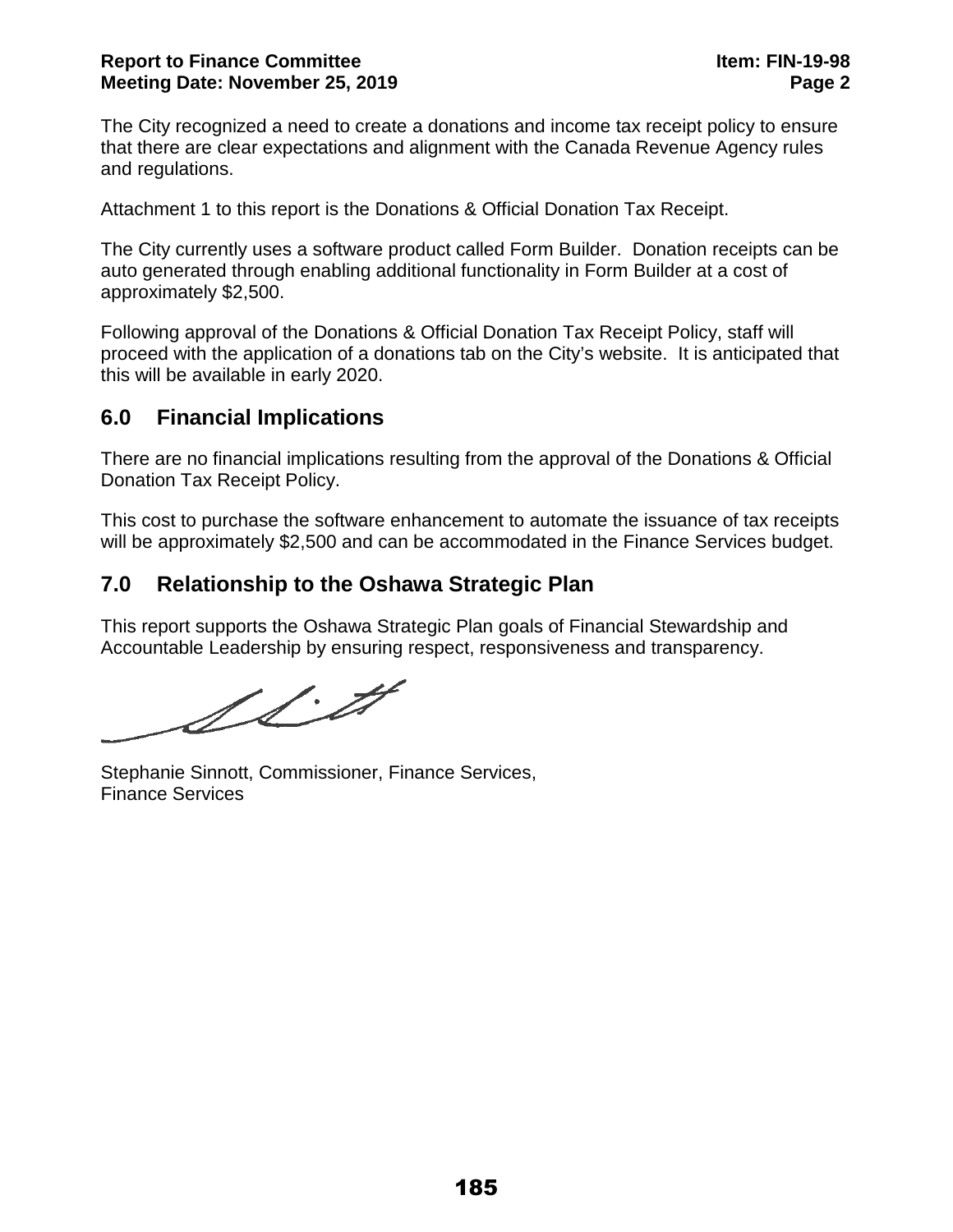

### *Corporate Policies – Finance Services*

| Policy: Donation & Official Donation Tax Receipt Policy |          |              |         |  |  |  |
|---------------------------------------------------------|----------|--------------|---------|--|--|--|
| Issued: November 19, 2019                               | Revised: | Page: 1 of 7 | Number: |  |  |  |
| <b>Related Policies:</b>                                |          |              |         |  |  |  |

# **POLICY ACCOUNTIBILITY FRAMEWORK**

The City of Oshawa (the City) will issue Official Donation Tax Receipts that qualify as charitable donations. If requested, The City will issue official income tax receipts to donors for eligible donations with a monetary or net fair market value of \$20.00 or more.

The City recognizes that individuals or organizations may wish to make donations to support City programs or services. This policy sets out the process for establishing methods for accepting donations and issuing Official Donation Tax Receipts for income tax purposes.

The City is committed to following all rules and regulations regarding tax receipting set out by the Canada Revenue Agency (CRA). Failure to comply with the Income Tax Act and its regulations could result in the CRA issuing a suspension of receipting privileges or the municipality being delisted as a "qualified donee" and therefore no longer be able to issue Official Donation Tax Receipts.

The policy contents and procedures contained within are applicable to all City staff, all members of Council, all Council Standing Committees and Advisory Committees.

# **POLICY SCOPE**

The policy applies to all departments within the City of Oshawa regarding donations that are intended to support projects, programs or services offered by the City.

Staff may initiate a fundraiser on behalf of an outside organization (such as a hospital, charity, United Way, etc). Since these initiatives are not in support of City projects, programs or services, they are not subject to this policy. The City will not issue receipts for income tax purposes for fundraisers of this type. If Official Donation Tax Receipts for income tax purposes are required for these fundraisers arrangements for tracking donations and issuing receipts arrangements must be made between the staff responsible for the fundraiser and the organization receiving the donated funds.

This policy does not apply to sponsorships as sponsorship funding is not considered a donation. As defined a Third Party Advertising/Sponsorship Agreement means an agreement pursuant to which a third party uses City property or services in consideration of the third party's payment of money or provision of things of value to the City.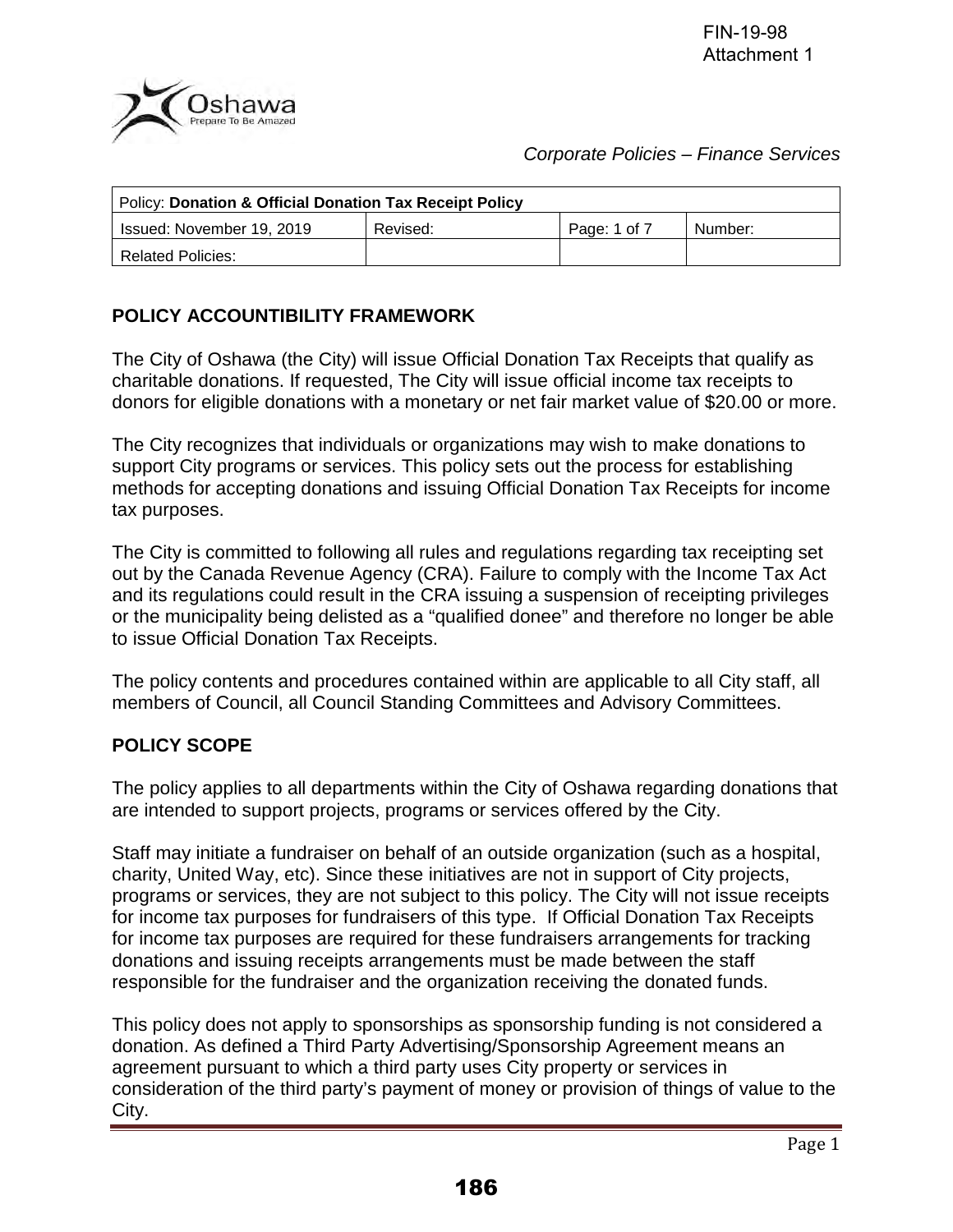Contributions of skills or time through volunteer services may be accepted as a donation but, in accordance with Canadian Revenue Agency guidelines*,* do not qualify as donations for the purpose of Official Donation Tax Receipts.

# **POLICY DETAILS**

# **1. Definitions:**

**Charitable Donations** – voluntary transfers of tangible property, including cash. *The Canada Revenue Agency (CRA) defines donation as "a voluntary transfer of property owned by a donor to a donee, in return for which no benefit accrues to the donor".*

**Donations Gifts in-kind / Non-monetary donations** – tangible property, other than cash, that are eligible donations.

**Fair Market Value (FMV)** – The highest dollar value that property will bring in an open and unrestricted market, between the willing buyer and the willing seller who are knowledgeable, informed and prudent and who are acting independently of each other. *Note: The FMV does not include taxes, commissions, etc. If the FMV cannot be established then a tax receipt cannot be issued.*

**Non-qualifying Donations** – donation that cannot be acknowledged with an official income tax receipt for income tax purposes, in accordance with CRA guidelines.

**Official Donation Tax Receipts** - the official receipt that is issued by the City to be used for donor income taxes in exchange for a qualifying donation as per the definition of charitable donations.

# **2. Responsibility:**

When a donation is received from a donor, it is the responsibility of the Treasurer (or Deputy Treasurer) to determine whether or not the donation qualifies for an income tax receipt, and also the amount that qualifies as a donation for tax purposes. It is the responsibility of the Treasurer (or Deputy Treasurer) to issue and authorize all Official Donation Tax Receipts issued by The Corporation of the City of Oshawa.

City staff collecting the non-monetary donations should not promise the donor or potential donor an Official Donation Tax Receipt without first confirming with the Treasurer (or Deputy Treasurer) that the donation does indeed qualify for a tax receipt.

The guidelines for the issuance of the Official Donation Tax Receipts are outlined in the procedure section (section 4) of this policy.

# **3. Policy Guidelines:**

# **Monetary Donation Guidelines:**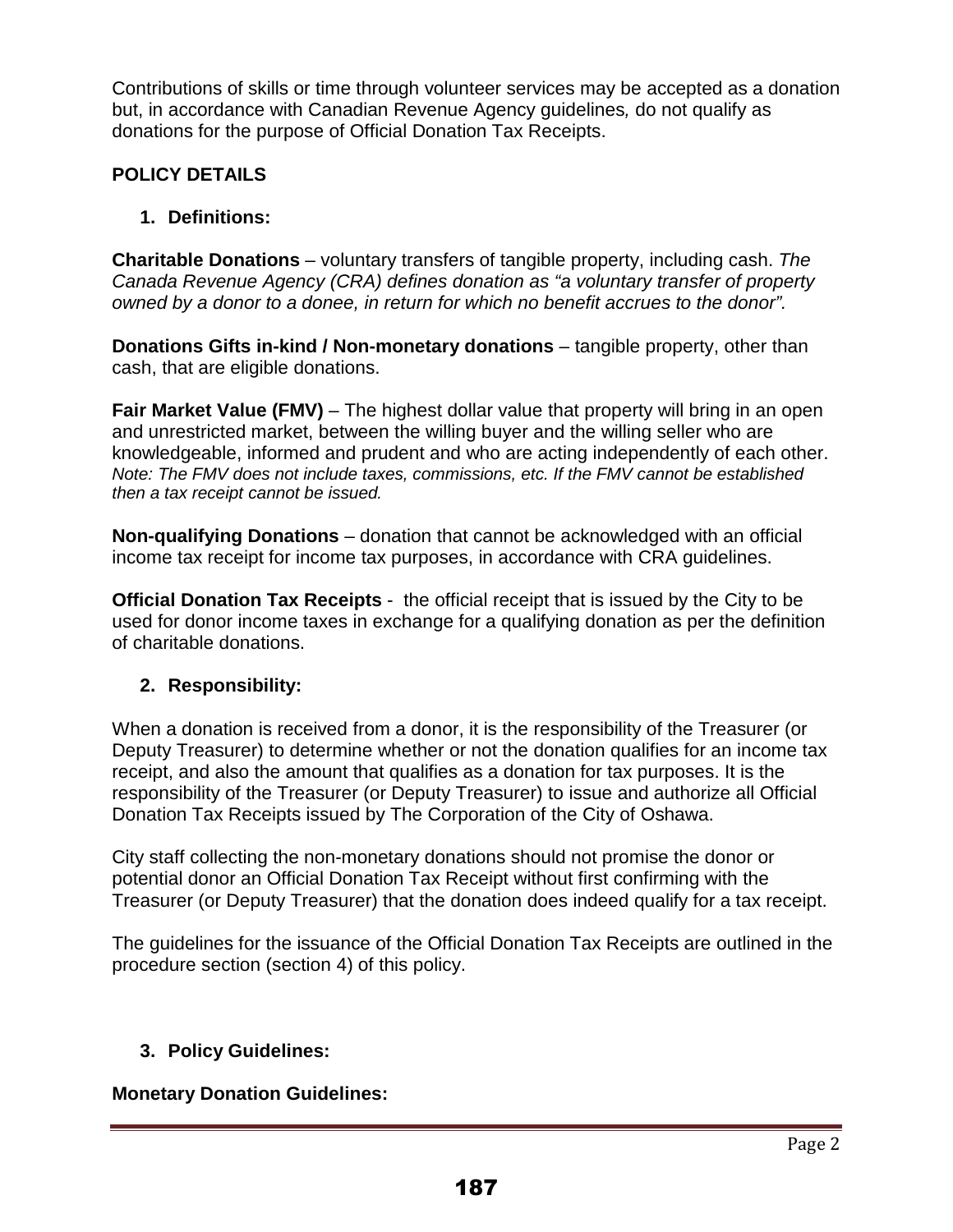The City of Oshawa will issue Official Donation Tax Receipts for monetary donations in the current year:

- To the individual or organization who made the donation;
- If the eligible amount is \$20.00 or greater;
- The donation was received by the last business day of December or the donation is postmarked prior to December 31<sup>st</sup>.

### **Non-Monetary Donation (Gifts in-kind) Guidelines**:

All gifts in-kind are subject to a formal offer and review process. At the Treasurers (or Deputy Treasurer) discretion and determination, gifts in-kind may qualify for an Official Donation Tax Receipt after a review of criteria, including:

- Compliance with the City's by-laws and policies;
- Conflict of interest or potential for an appearance of a conflict of interest;
- Associated risks (i.e., financial risk, political risk, reputational risk, health and safety issues);
- Usefulness of the donation;
- Condition of the donation;
- Cost benefit analysis as completed by the department receiving the donation and as approved by the department Commissioner considering available financial resources required for installation, storage, maintenance and other relevant costs, such as insurance;
- Availability for full and unencumbered transfer of ownership/title, and a donor release to allow for such a transfer.

# **Tree and Bench Donation Program**

For information on the City's Commemorative Tree and Bench Donation Program, refer to the City's website:<https://www.oshawa.ca/things-to-do/tree-and-bench-program.asp>

### **Non-qualifying Donations**

Donations that cannot be acknowledged with and Official Donation Tax Receipt for income tax purposes in accordance with CRA guidelines includes:

- Intangibles such as services, time, skills, effort;
- Donations that are given to the City as a flow through to a specified recipient;
- Donations of business marketing products such as supplies and merchandise;
- A gift in-kind for which a FMV cannot be determined;
- Sponsorship in the form of cash, goods or services towards an event, project, program or corporate asset, in return for commercial benefits (i.e. logo placement). The intent of a sponsorship is to enhance the image and marketing opportunities of the sponsor in its target market and/or the community. Sponsorships are reciprocal arrangements benefitting both parties.

Occasionally the Treasurer (or Deputy Treasurer) may decline a donation if the donor is: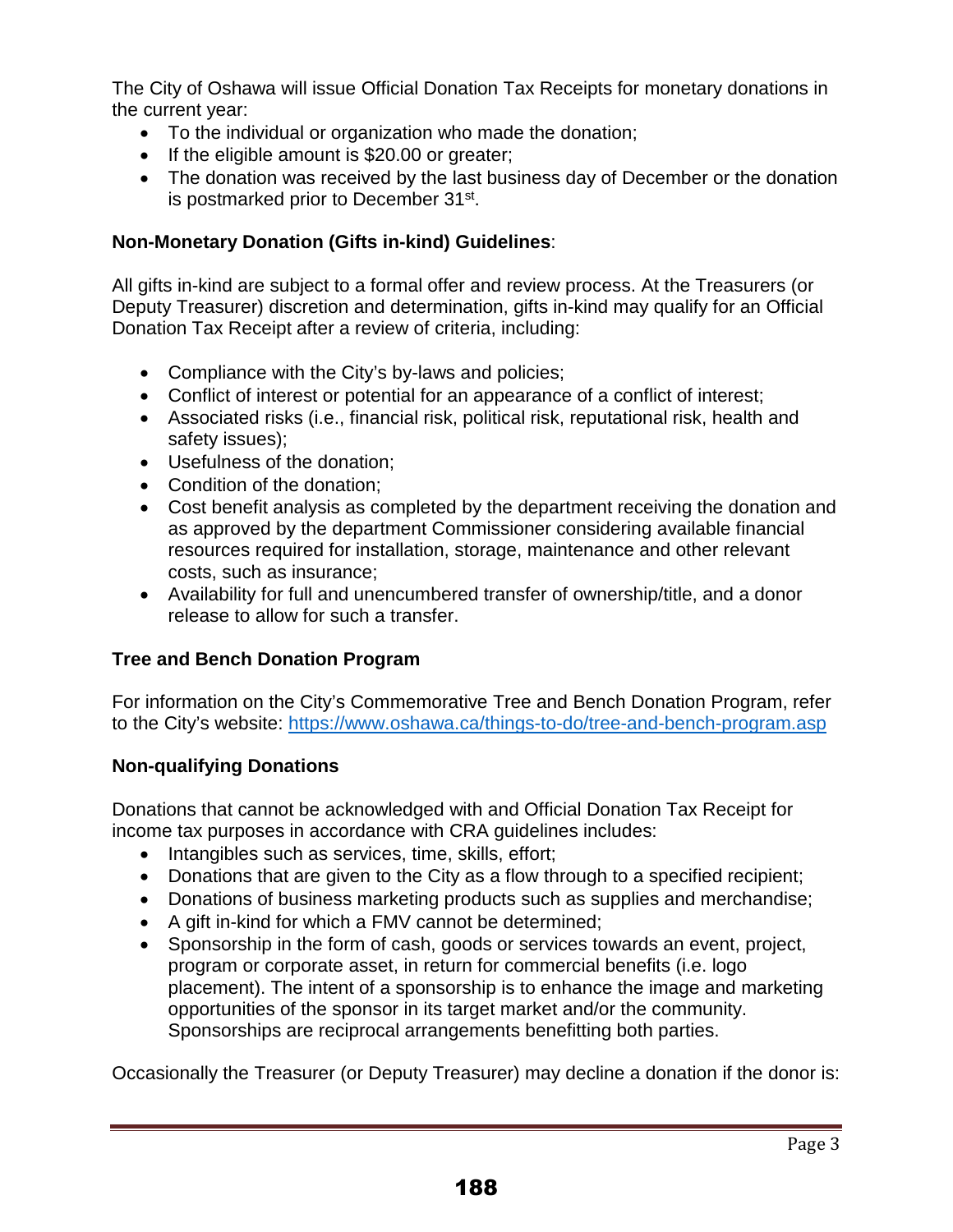- Concurrently seeking an approval, permit, license or planning application from the City;
- A bidder, proponent or applicant to a procurement during the procurement solicitation period from the time of bid issuance until contract award, and/or
- For any other reasons at the discretion of the City.

# **Issuance of Official Donation Receipts for Income Tax Purposes**

In accordance with CRA guidelines it is the responsibility of the City to collect and maintain records for issuance of Official Donation Tax Receipts. If a donation is deemed eligible the income tax receipt can be issued and must be legible and shown in a way that cannot be easily altered. Official Donation Tax Receipts must have the following:

| <b>Description</b>                                                                     | <b>Monetary</b><br>donations | Non-<br>monetary<br>donations |
|----------------------------------------------------------------------------------------|------------------------------|-------------------------------|
|                                                                                        |                              |                               |
| A statement that it is an official receipt for income tax<br>purposes                  | X                            | X                             |
| The name and address of the qualified Donee                                            | X                            | X                             |
| A unique serial number                                                                 | X                            | $\mathsf{X}$                  |
| The location where the receipt was issued                                              | X                            | X                             |
| The date the donation was received                                                     | X                            | $\sf X$                       |
| The date the receipt was issued                                                        | X                            | X                             |
| The name and address of the donor                                                      | X                            | $\sf X$                       |
| The amount of the donation                                                             | X                            | $\sf X$                       |
| The signature of an individual authorized by the<br>qualified Donee                    | X                            | X                             |
| A brief description of the non-monetary donation<br>received                           |                              | X                             |
| The FMV of the non-monetary donation                                                   |                              | X                             |
| The name and address of the appraiser (if the non-<br>monetary donation was appraised) |                              | X                             |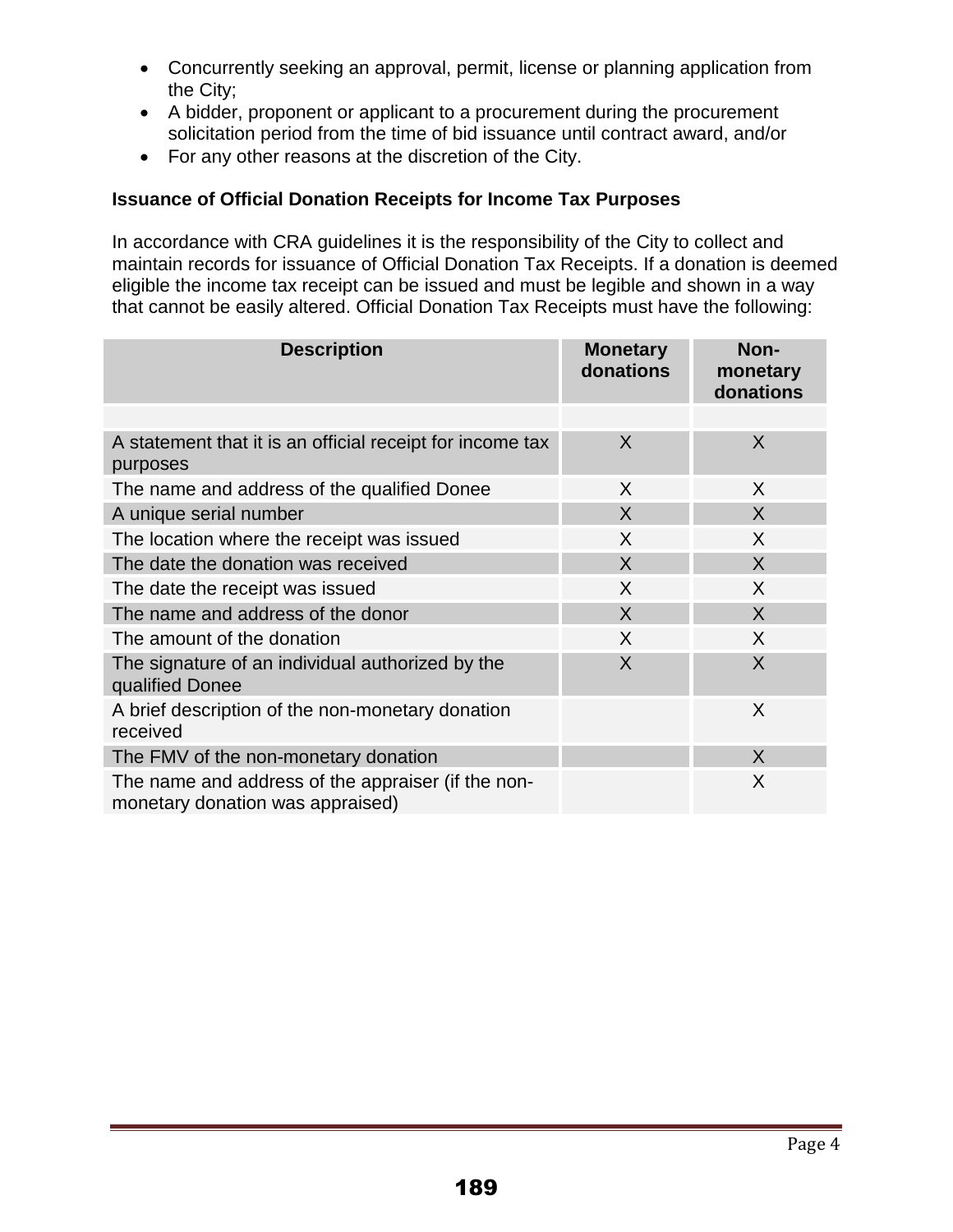# **Procedure**

# **In person monetary donations made at a City facility:**

In all cases where donations are received in-person at a City facility the following procedure applies in which the City employee receiving the donation must:

- Complete the on-line Donation Form (in Form Builder) obtaining all pertinent information (i.e. name, including middle initial if available, address of donor, email address of donor, amount of donation, and direction as to the use or intent of the donation);
- Create an entry in Intelli Manager by selecting the appropriate item so that the payment is recorded and the accounting generated.

### **By cheque:**

When a donation is made by cheque, the cheque must be payable to "The City of Oshawa" rather than a City department or branch.

Once the City employee has completed the on-line Donation Form and recorded payment, the following will occur:

- If the cheque is \$20.00 or greater, and the donor requests an Official Donation Tax Receipt, the on-line Donation Form will auto-send a request to Finance Services at [FinancialServices@Oshawa.ca;](mailto:FinancialServices@Oshawa.ca)
- Finance Services will issue an income tax receipt by e-mail to the donor. Receipts for donations made by cheque will not be issued until at least 10 days after the donation has been deposited to the City's bank to allow time for cheque clearing. Official Donation Tax Receipts are issued to the date the funds were received.

### **By cash/debit or credit card:**

Once the City employee has completed the on-line Donation Form and recorded payment, the following will occur:

• The Official Donation Tax Receipts will immediately be auto-sent to the individual's email address with a copy to Finance Services at FinancialServices@Oshawa.ca, if the donation is \$20.00 or greater and if the donor has requested an official donation receipt.

### **On-line monetary donations:**

### **By debit or credit card:**

When a donation is made on-line by debit or credit card the donor will go to the City of Oshawa portal:

- Complete the on-line Donation Form completing all pertinent information (i.e. name, including middle initial if available, address of donor, e-mail address of the donor, amount of donation, and direction as to the use or intent of the donation).
- The Official Donation Tax Receipts will immediately be auto-sent to the individual's email address with a copy to Finance Services at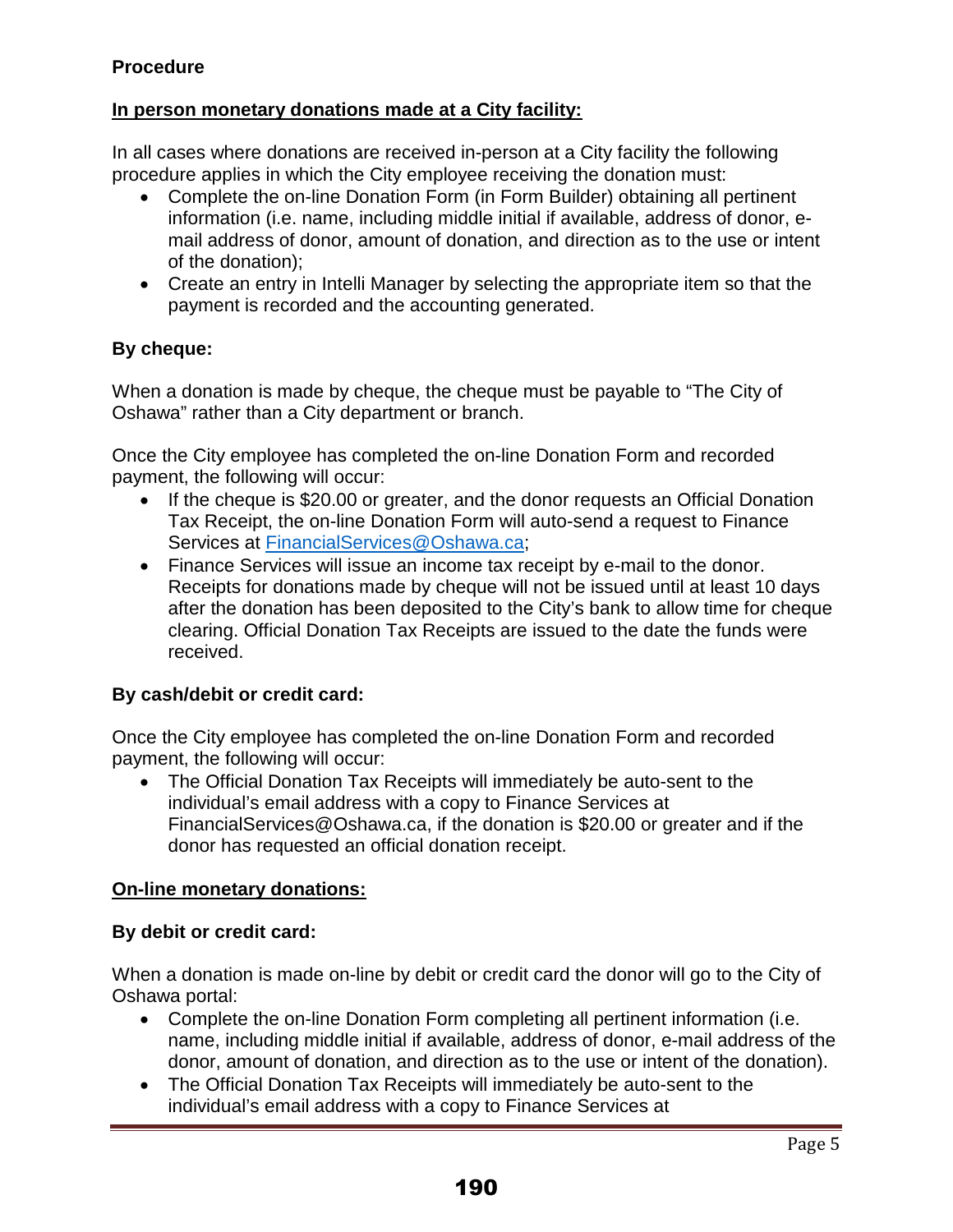[FinancialServices@Oshawa.ca,](mailto:FinancialServices@Oshawa.ca) if the donation is \$20.00 or greater and if the donor has requested an official donation receipt.

• Finance Services will notify the department of the donation and record the appropriate accounting

# **Non-Monetary Donation (Gifts in-kind**)**:**

The City of Oshawa will only issue an Official Donation Tax Receipt if the non-monetary donation is in compliance with the guidelines outlines in section 3 of this policy.

If the item is valued at \$1,000 or less, a City employee qualified to make the appraisal for such items may complete an appraisal of the item.

If the item is valued at more than \$1,000 outside appraisers are required and shall be engaged in accordance with the Purchasing By-Law, unless there is already a market for the item from which a Fair Market Value can be ascertained. In all cases where multiple appraisals are obtained the average of these appraisals shall be used to determine the Fair Market Value. If two appraised values are significantly different than a third value may be requested in an effort to clarify the true value.

An Official Donation Tax Receipt, for income tax purposes can be issued by Finance Services only after the completion of the Donation Form. Finance Services will evaluate the reasonableness of the Fair Market Value prior to issuance of the tax receipt. The tax receipt shall include all relevant information outlined in the "table" in Section 3 of this policy

Finance Services will notify the department of the donation and record the appropriate accounting.

All Official Donation Tax Receipt for non-monetary donations will be issued by Finance Services four (4) times a year, at least once per quarter.

# **City's Commemorative Tree and Bench Donation Program:**

When a donation is made under this program the department will communicate with Finance Services in which Finance Services will assess the donation in relation to the General Fees & Charges By-Law 13-2003 approved February 24, 2003 and as amended and approved November 4, 2019, and issue the official donation receipt for tax purposes.

### **Conflict Resolution**

Where there is a conflict between this policy and governmental legislation (for example, the *Income Tax Act*) then the more restrictive shall apply.

# **Policy Review**